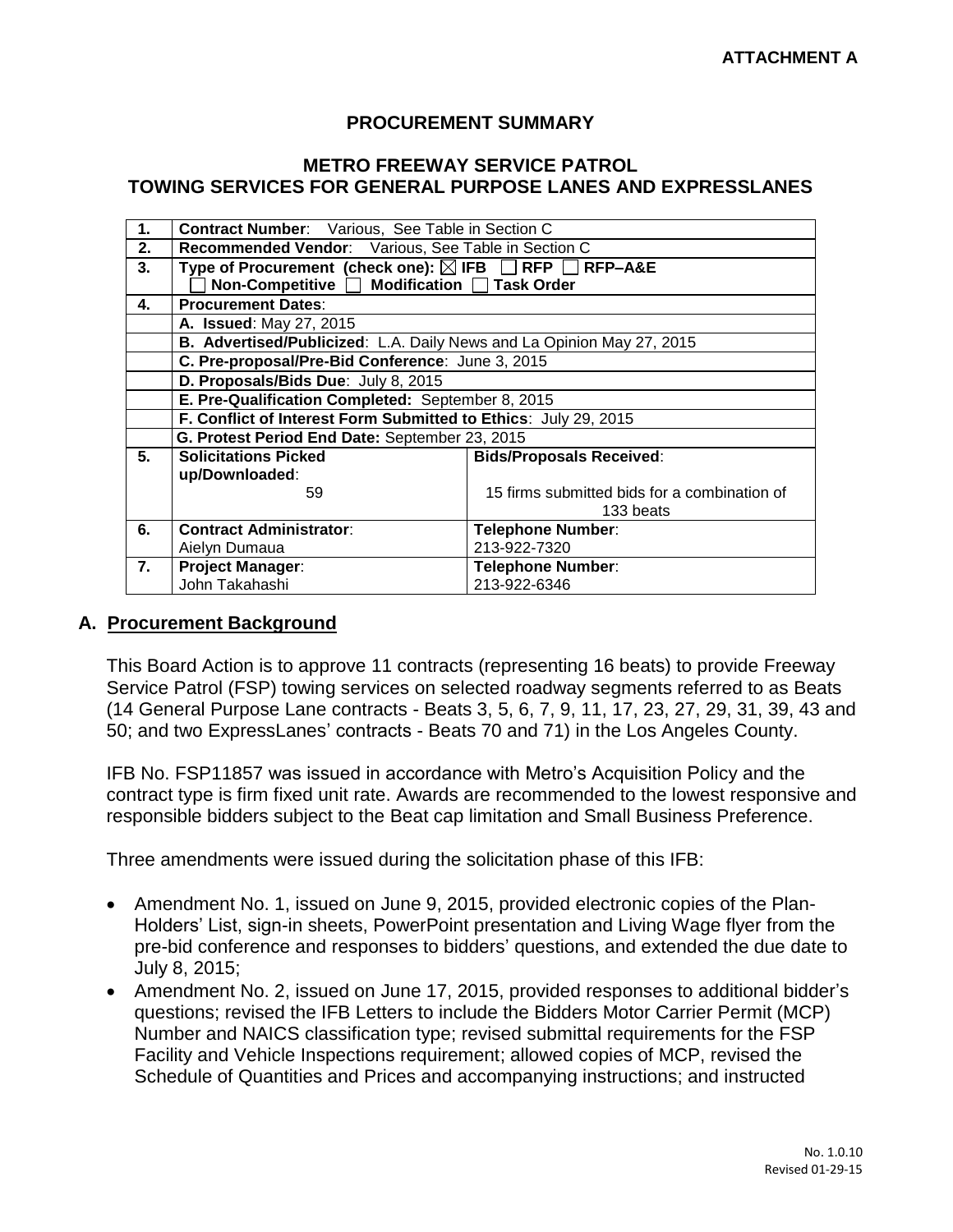bidders submitting bids for multiple beats, to submit separate price bid package per beat;

• Amendment No. 3, issued on June 25, 2015, provided responses to additional bidders questions, revised the following special provisions: SP-8 (Insurance), SP-29 (Motor Carrier Permit), SP-30 (FSP Vehicle and Driver Requirements), SP-31(Falsification of FSP Documents and Making False Statements to LACMTA FSP Management and California Highway Patrol), SP-32 (Compliance with Law) and SP-33 (Violations and Monetary Assessments). In addition, Compensation & Payment Provision No. 2 (Payment to Contractor) was revised to align with changes to the SP provisions.

A pre-bid meeting was conducted on June 3, 2015, and was attended by 30 individuals representing 27 firms. Thirty-six questions were asked and responses were provided prior to the bid due date.

A total of 133 bids from 15 firms were received by the due date July 8, 2015.

## **B. Evaluation of Bids**

IFB No. FSP11857 is a Two-Step procurement process. A Bid Evaluation Committee (BEC) consisting of staff from Metro FSP was convened and conducted a Step-One Technical evaluation review based on pass/fail criteria to determine which bids are "technically acceptable". The pass/fail criteria included having a current and active Motor Carrier Permit, and operating a minimum of three sling/wheel lift type tow vehicles for a minimum of three years.

| <b>Bidder</b>                                    | <b>Bids Received</b> |  |  |  |
|--------------------------------------------------|----------------------|--|--|--|
| Bob & Dave's Towing, Inc.                        |                      |  |  |  |
| Classic Tow, Inc. dba Tip Top Tow Service        | 13                   |  |  |  |
| Disco Auto Sales, Inc. dba Hollywood Car Carrier | 10                   |  |  |  |
| EZ Towing, Inc.                                  |                      |  |  |  |
| Girard & Peterson, Inc.                          | 6                    |  |  |  |
| Honvawil, Inc. dba Jon's Towing                  | 16                   |  |  |  |
| J&M Towing, LLC                                  |                      |  |  |  |
| KLNG, Inc.                                       |                      |  |  |  |
| <b>LA Car Carrier</b>                            | 6                    |  |  |  |
| Mighty Transport, Inc. dba Frank Scotto Towing   | 6                    |  |  |  |
| Navarro's Towing, LLC                            | 7                    |  |  |  |
| Neighborhood Towing 4U, Inc.                     | 16                   |  |  |  |
| Platinum Tow & Transport, Inc.                   | 16                   |  |  |  |
| Sonic Towing, Inc.                               | 16                   |  |  |  |
| South Coast Towing, Inc.                         | 11                   |  |  |  |
| <b>Total Bids Received</b>                       | 133                  |  |  |  |

Below is the list of firms that were evaluated in alphabetical order: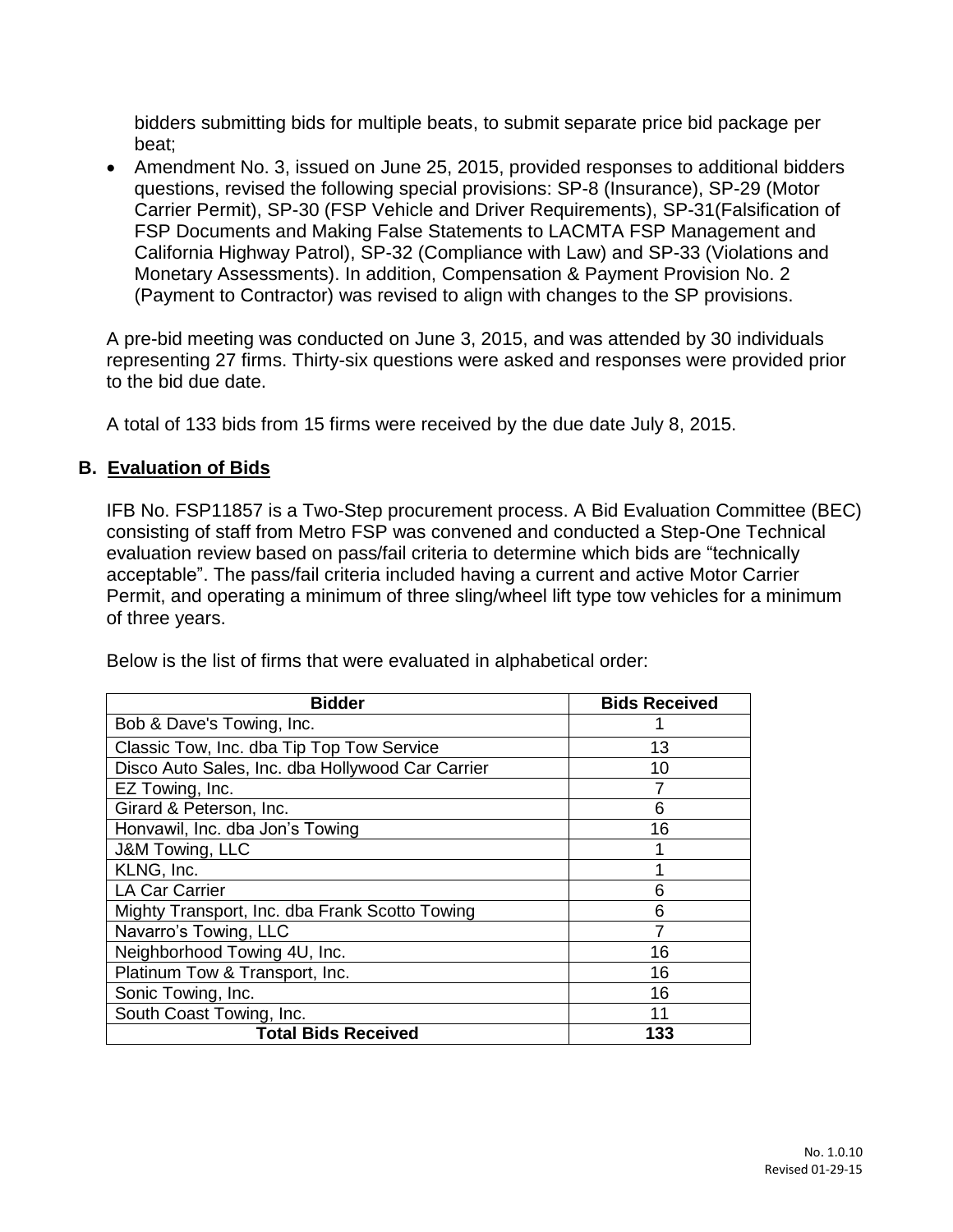Of the 133 bids received, 14 bids from 3 firms were deemed not technically acceptable for failure to meet Step-One Technical Evaluation requirements (including Motor Carrier permit requirements, suspensions, and lack of insurance coverage):

| No. | <b>Bidder</b>                                    | <b>Bids</b> |
|-----|--------------------------------------------------|-------------|
|     | EZ Towing, Inc.                                  |             |
|     | KLNG, Inc.                                       |             |
|     | <b>LA Car Carrier</b>                            |             |
|     | <b>Step-One Not Technically Acceptable Total</b> | 14          |

After the Step-One Technical Evaluation, 119 bids submitted by 12 firms were determined to be technically acceptable. On August 5, 2015, the Step-Two Price Bid public opening was held and attended by 14 individuals representing 11 firms. J&M Towing, Inc. bid was subsequently deemed non-responsive for failure to use the revised Schedule of Quantities and Prices Form issued in IFB Amendment No. 2. On August 10, 2015, Sonic Towing, Inc. submitted a written request to voluntarily withdraw its bid for Beat 29 based on a bid mistake. Metro confirmed the mistake and allowed Sonic Towing, Inc. to withdraw its bid for that one Beat.

At the conclusion of the Two-Step evaluation, the following table represents eligible firms and bids.

| No. | <b>Bidder</b>                                    | <b>Bids Received</b> |  |  |  |
|-----|--------------------------------------------------|----------------------|--|--|--|
|     | Bob & Dave's Towing, Inc.                        |                      |  |  |  |
| 2   | Classic Tow, Inc. dba Tip Top Tow Service        | 13                   |  |  |  |
| 3   | Disco Auto Sales, Inc. dba Hollywood Car Carrier | 10                   |  |  |  |
| 4   | Girard & Peterson, Inc.                          | 6                    |  |  |  |
| 5   | Honvawil, Inc. dba Jon's Towing                  | 16                   |  |  |  |
| 6   | Mighty Transport, Inc. dba Frank Scotto Towing   | 6                    |  |  |  |
| 7   | Navarro's Towing, LLC                            |                      |  |  |  |
| 8   | Neighborhood Towing 4U, Inc.                     | 16                   |  |  |  |
| 9   | Platinum Tow & Transport, Inc.                   | 16                   |  |  |  |
| 10  | Sonic Towing, Inc.                               | 15                   |  |  |  |
| 11  | South Coast Towing, Inc.                         | 11                   |  |  |  |
|     | <b>Total bids received</b>                       |                      |  |  |  |

Per the IFB instructions to Bidders 13-E-1, bidders with current Metro FSP contracts are exempt from facility and vehicle inspections. Ten of the 11 eligible firms are exempt. The remaining firm, Jon's Towing, underwent a facility and vehicle inspection on August 25, 2015, and successfully passed. As a result, all eleven firms are recommended for an